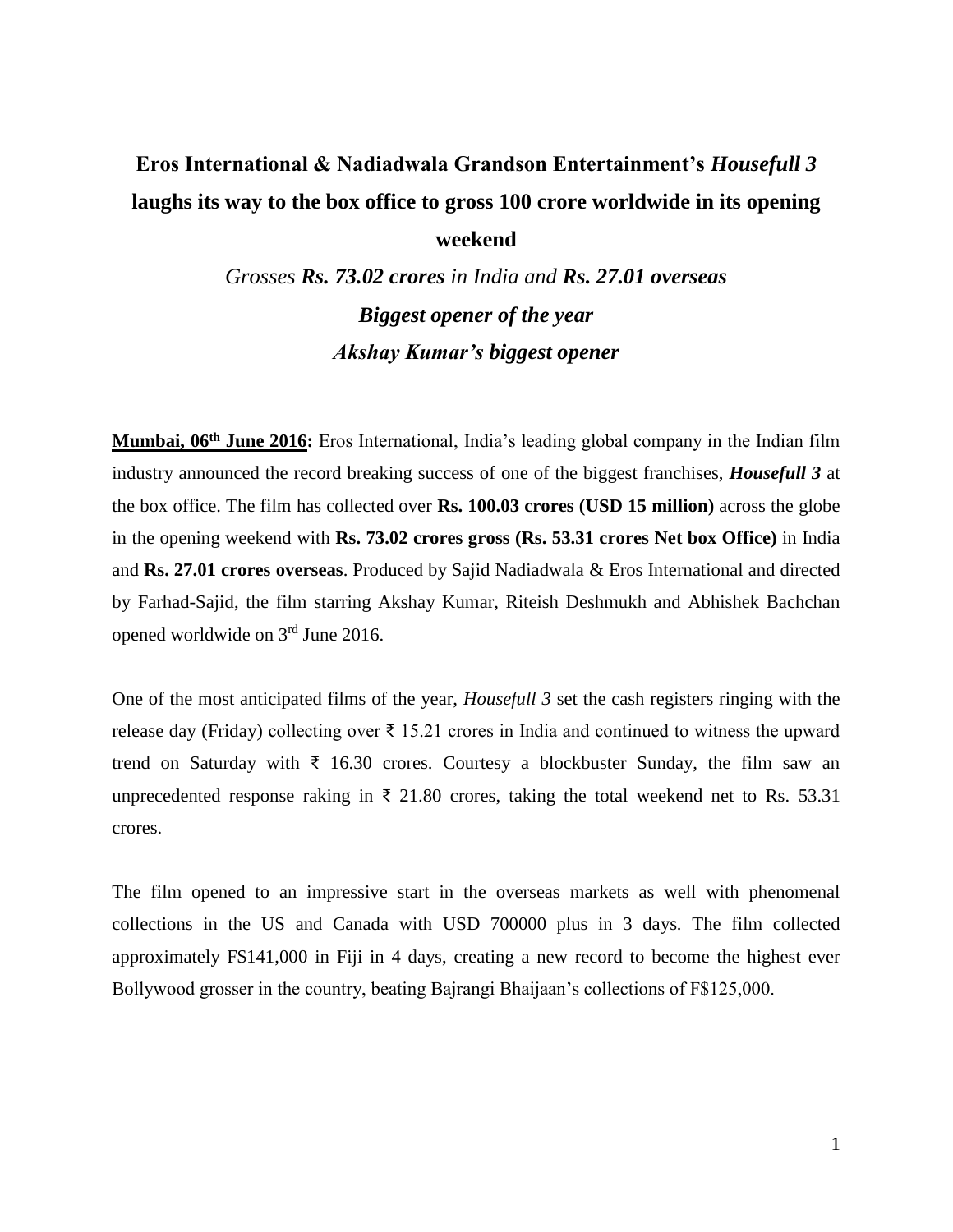Commenting on the film's success, **Nandu Ahuja, Sr. VP, India Theatrical**, **Eros International Media Ltd** said*, "We are elated with the response Housefull 3 has garnered across India. The film is a complete laugh riot, a family entertainer that has appealed to audiences of all age brackets and the weekend box office collections are a testimony to that. This marks the return of comedy and the film has lived up to the huge hype and expectations from the successful franchise".* 

Commenting on the overseas success, **Pranab Kapadia, President - Marketing and Distribution, Eros International Plc,** says, *"Housefull 3 was one of the most awaited films of 2016 in the overseas markets and a perfect start to the summer. The film has opened tremendously across UK, US, Canada and UAE. We are confident that the film will continue its winning streak at the box office this week as well."*

Eros International now gears up for its next release with Nadiadwala Grandson Entertainment, buddy cop action adventure *Dishoom,* starring John Abraham, Varun Dhawan and Jacqueline Fernandez and directed by Rohit Dhawan, slated to release worldwide on 29<sup>th</sup> July 2016.

## **About Eros International Media Ltd**

Eros International Media Ltd. (BSE Script Code: 533261; NSE Script Code: EROSMEDIA) is a leading global company in the Indian film entertainment industry that acquires, co-produces and distributes Indian films across all available formats such as cinema, television and digital new media. Eros International is part of Eros International Plc, which became the first Indian media Company to raise capital and be listed on the New York Stock Exchange. Eros International has experience of over three decades in establishing a global platform for Indian cinema. The company has a competitive advantage through its extensive and growing movie library comprising of over 2,000 films, which include Hindi, Tamil, and other regional language films for home entertainment distribution. Eros International has built a dynamic business model by combining the release of new films every year with the exploitation of its film library. For further information please visit: [www.erosintl.com](http://www.erosintl.com/)

*For further information, please contact:* Amita Naidu Eros International [amita.naidu@erosintl.com](mailto:amita.naidu@erosintl.com)